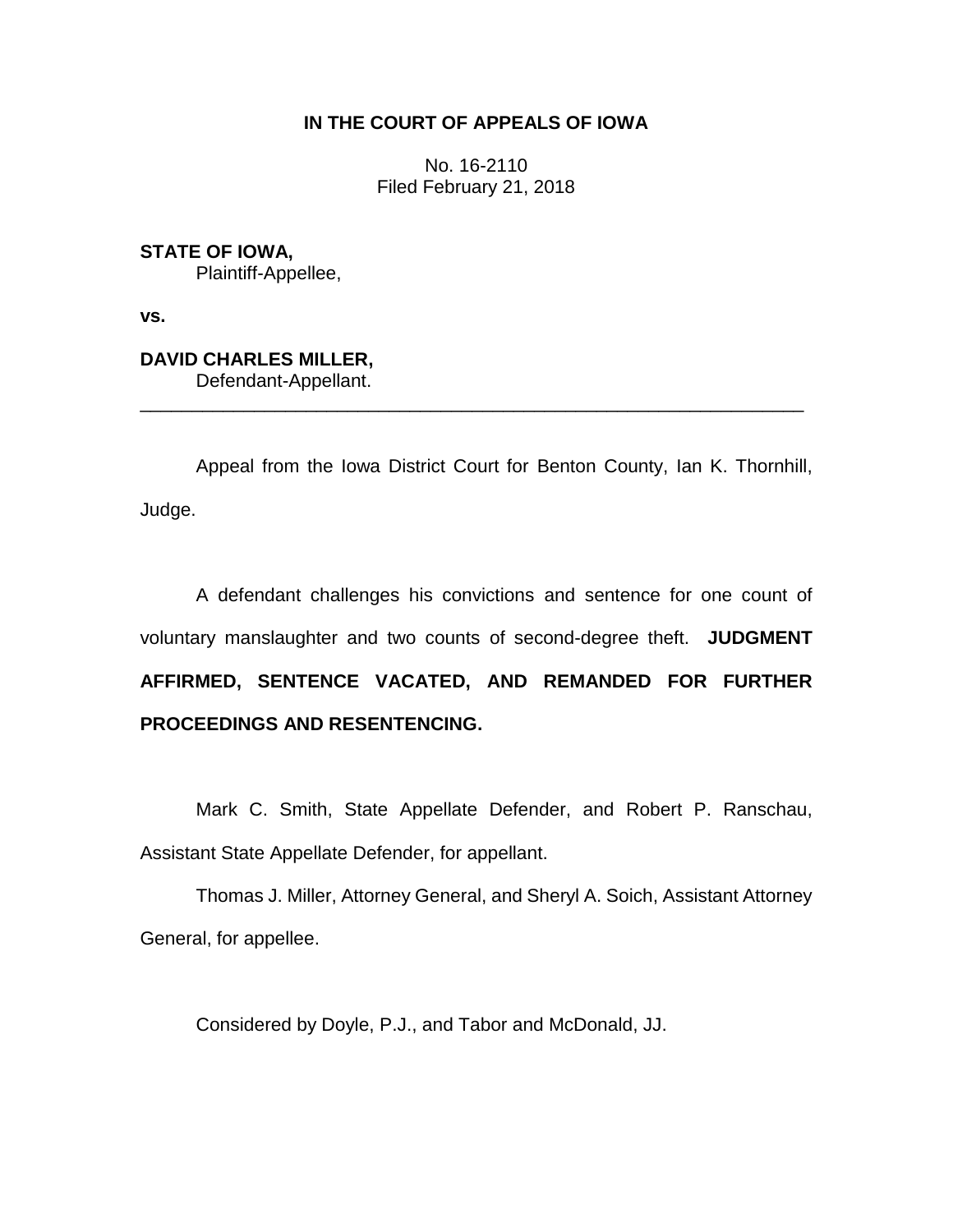#### **TABOR, Judge.**

The jury heard evidence David Miller killed his live-in girlfriend and, after leaving the bloody crime scene, totaled two stolen pickup trucks. Following deliberation, the jury returned guilty verdicts of voluntary manslaughter and two counts of second-degree theft. The district court enhanced the theft offenses based on Miller's habitual-offender status and sentenced him to consecutive terms totaling forty years. Miller appeals his convictions and prison sentence, alleging ineffective assistance of counsel, insufficient evidence, improper enhancement procedures, and sentencing errors.

Because defense counsel may have had a strategic reason for not moving for judgment of acquittal on the homicide count, we preserve that claim for possible postconviction proceedings. We find substantial evidence to support the two theft convictions. As for the habitual-offender enhancement, vacation of the sentence is required. Because we remand for further proceedings consistent with the interpretation of Iowa Rule of Criminal Procedure 2.19(9) in *State v. Harrington*, 893 N.W.2d 36 (lowa 2017), we need not reach the sentencing issues.<sup>1</sup>

#### **I. Facts and Prior Proceedings**

 $\overline{a}$ 

On a chilly morning in late October, a passersby noticed a man—later identified as Miller—walking barefoot along the shoulder of Lewis Bottoms Road near Palo wearing only his boxer shorts. Dispatched to the location around 11:30 a.m., state troopers detained Miller while they tried to figure out what was going on. The troopers noticed Miller had "scratches and blood all over him," as well as

<sup>&</sup>lt;sup>1</sup> For purposes of Miller's resentencing, if the district court imposes the habitual-offender sentences under Iowa Code section 902.9(1)(c) (2015), the \$750 fines are not authorized.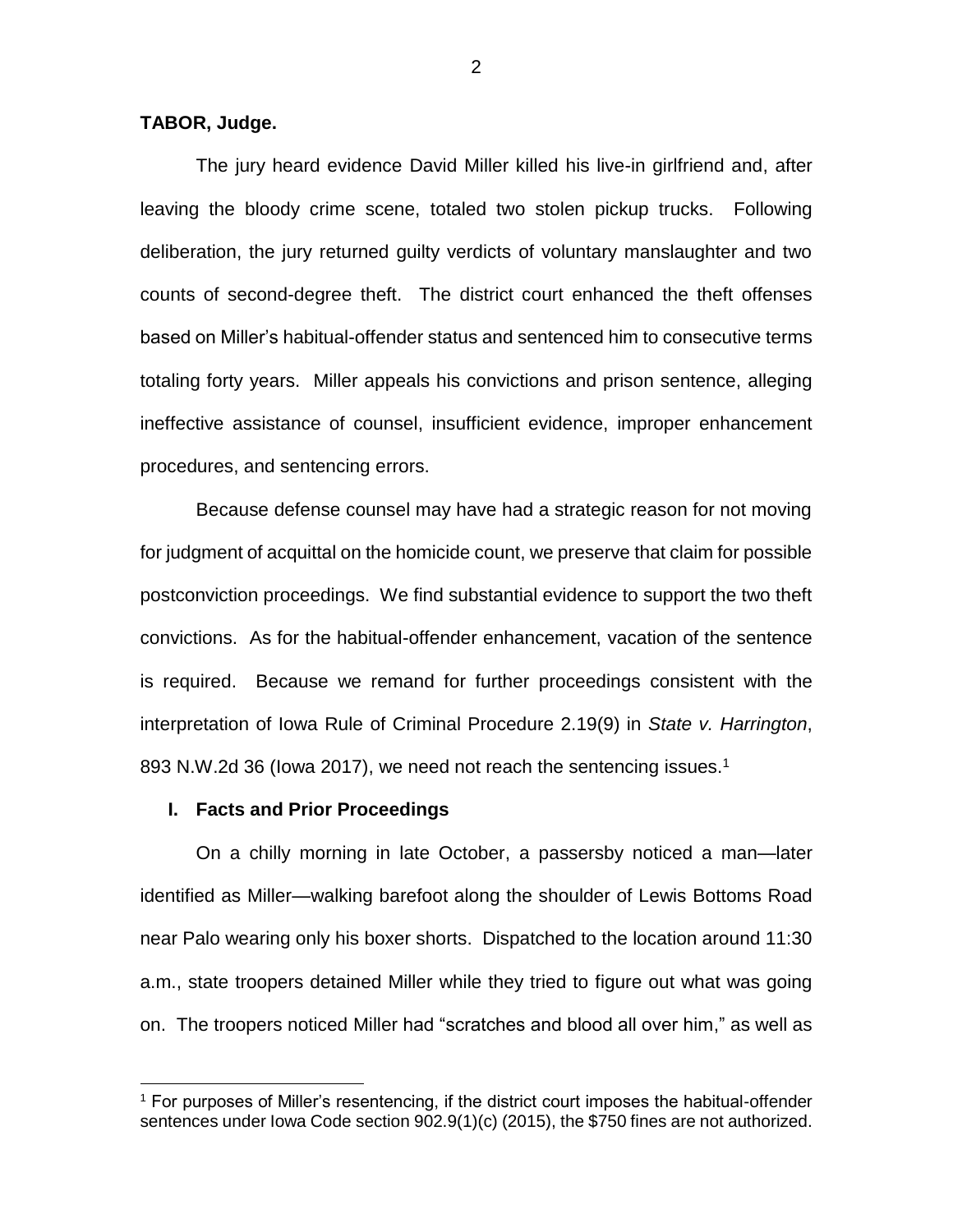large gashes on his head and right hand. Miller gave troopers the implausible explanation that he had been out with friends "playing a game of war" and had to strip when the others placed "smoke bombs" around his waist and in his pockets. Emergency services transported Miller to the hospital.

Contemporaneous with Miller's detention, dispatch received a report that neighbors found the body of Sabrina Hustad Janish, $<sup>2</sup>$  outside the rural Vinton</sup> residence she shared with Miller. Benton County authorities were already investigating two reports of stolen pickup trucks that morning.

One of the trucks was taken from the driveway of Justin Varner, who lived in the same rural neighborhood as Miller. Varner woke to the "rumble" of his 1977 Chevy Silverado around 3:45 a.m. Varner raced outside but could not stop the man—whom he did not know at the time, but identified at trial as Miller—from driving off in the Silverado. Varner recalled Miller wearing a "hoodie" and staring at him with a "deer-in-the-headlights look." That look led Varner to believe Miller was under the influence of methamphetamine. Varner recalled Miller saying "something along the lines of his dad told him to either take the truck or told him to get the truck." Varner notified police who found the pickup on the "next gravel road over" that had been closed for construction. The pickup was a total loss after being "smashed into the front of a large crane."

After his Silverado was recovered—the driver's door smeared with blood— Varner and some neighbors spied a blood trail from his driveway to the next lot up the street where Miller lived. The trail ended at the body of a woman, clad in

 $2$  The parties generally refer to the victim as Sabrina Hustad, so we will do the same in this opinion.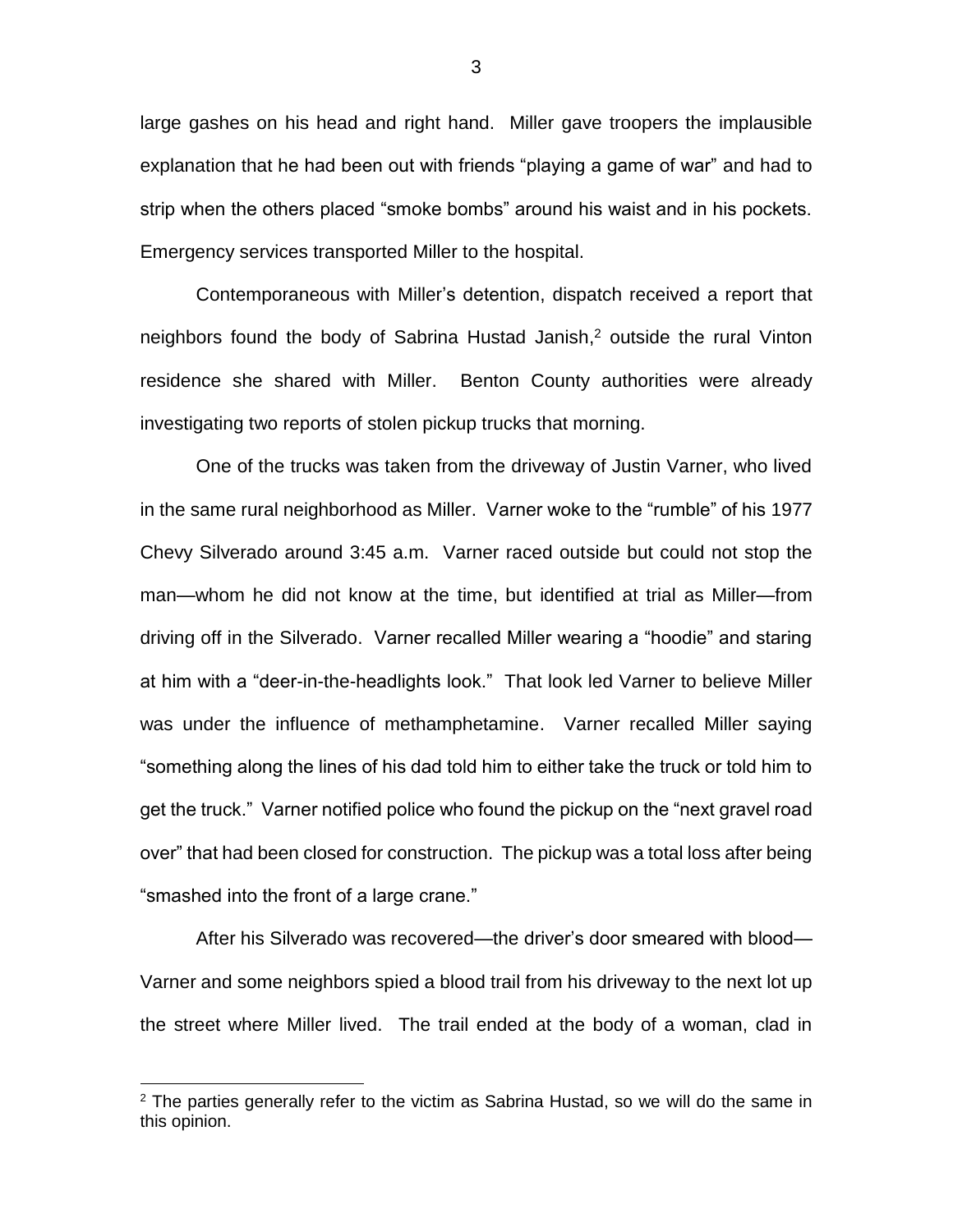pajamas, lying face down on the grass outside Miller's trailer home. One of the neighbors touched her shoulder and said "she's cold, you better call 911." The deceased woman was later identified as twenty-six-year-old Hustad, who moved into the residence with Miller just ten days earlier. Agents with the Iowa Division of Criminal Investigation (DCI) told Miller a woman's body had been discovered outside his trailer. He responded that he didn't know anything about it or who it was. $3$ 

The second pickup, a white 2001 Ford F-150, was taken sometime before 9 a.m. from outside of Brian Brummer's machine shed. Brummer lived about an eighth of a mile from where the Silverado smashed into the construction crane. Later that morning, state troopers flying a plane over the Pleasant Creek State Recreation Area near Palo spotted Brummer's F-150 mired in the mud in a heavily wooded area. On the ground, officers discovered the truck had slid off the road bed and collided with several trees, ripping off the front bumper. The driver's side airbag had deployed, and the interior was covered with "quite a bit of blood." In the nearby lake bed, officers found a hooded sweatshirt and two boots, as well as prints left by the barefooted Miller.

State Criminalist Brenda Crosby examined these mud-caked exhibits. Crosby detected blood on the sweatshirt but could not develop a DNA sample because bacteria in the mud inhibited the process. Crosby found blood stains on the boots that tested positive for DNA from two individuals, but she could only

 $3$  Miller told the DCI agents during an hour-long interview at the hospital that he had been using methamphetamine the night before he was detained by the state troopers. Miller also stuck to his story that he received his injuries during some bizarre war game.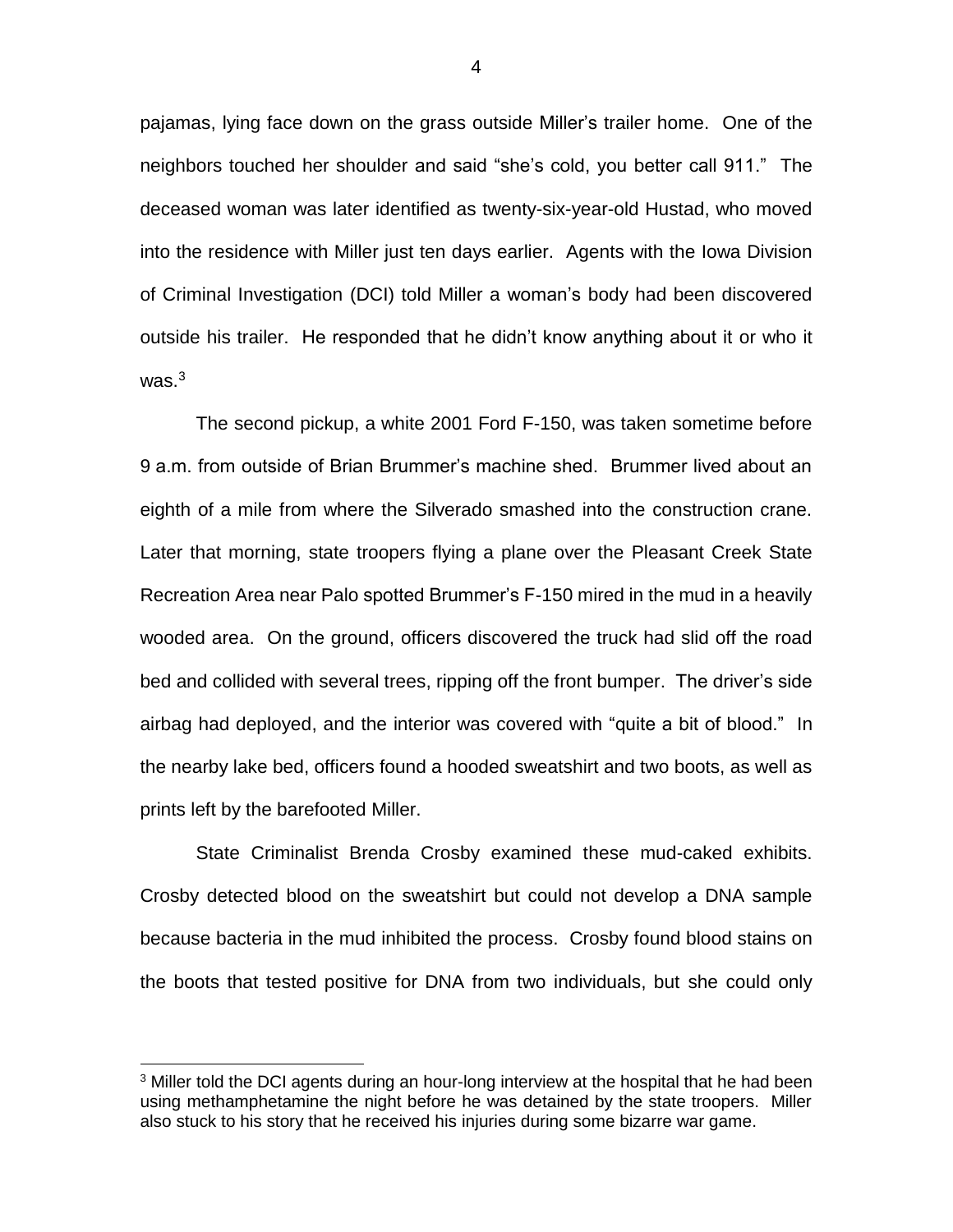develop the profile matching Miller as the major contributor. The criminalist also performed a Hematrace blood screening test that revealed Hustad's blood on the lace from the right boot. In more lab analysis, Crosby tested swabs of blood taken from the driver's side door of the Silverado, which matched Miller's DNA profile. Crosby also detected Miller's DNA in blood droplets retrieved from Hustad's pajama pants and her bare foot.

Investigators found more blood evidence, as well as signs of a struggle, inside the residence shared by Miller and Hustad. A lamp and end table were overturned; cigarettes and beer cans were scattered around the living room. Most significantly, a buck knife was left in a pool of blood on the carpet. Crosby confirmed Hustad's blood was on the knife.<sup>4</sup>

An autopsy performed on Hustad revealed two-dozen measurable stab wounds and many more scratches. Hustad had defensive wounds on her hands, indicating she tried to grab the knife during the struggle. Associate Medical Examiner Michele Catellier determined Hustad also had been strangled, based on bruising and petechial hemorrhages on the vicitm's neck. Dr. Catellier declared the cause of death as "multiple stab wounds with strangulation."

<sup>&</sup>lt;sup>4</sup> In closing argument, the prosecutor summarized the State's theory of the case: You could reasonably conclude from this evidence that Sabrina never gets to her feet while this attack is happening, but [Miller] does and [Miller] has the ability to walk around and take off from the scene. . . . [Miller] takes Varner's truck, without his permission and wrecks it, wrecks it fairly close to where he takes it from. He then proceeds on foot, . . . takes the Brummer vehicle and then wrecks it at Pleasant Creek State Recreational Area. . . . At this point, [Miller] has exhausted his vehicle options and he's on foot. And he's in his underwear, . . . and he's still attempting to get away.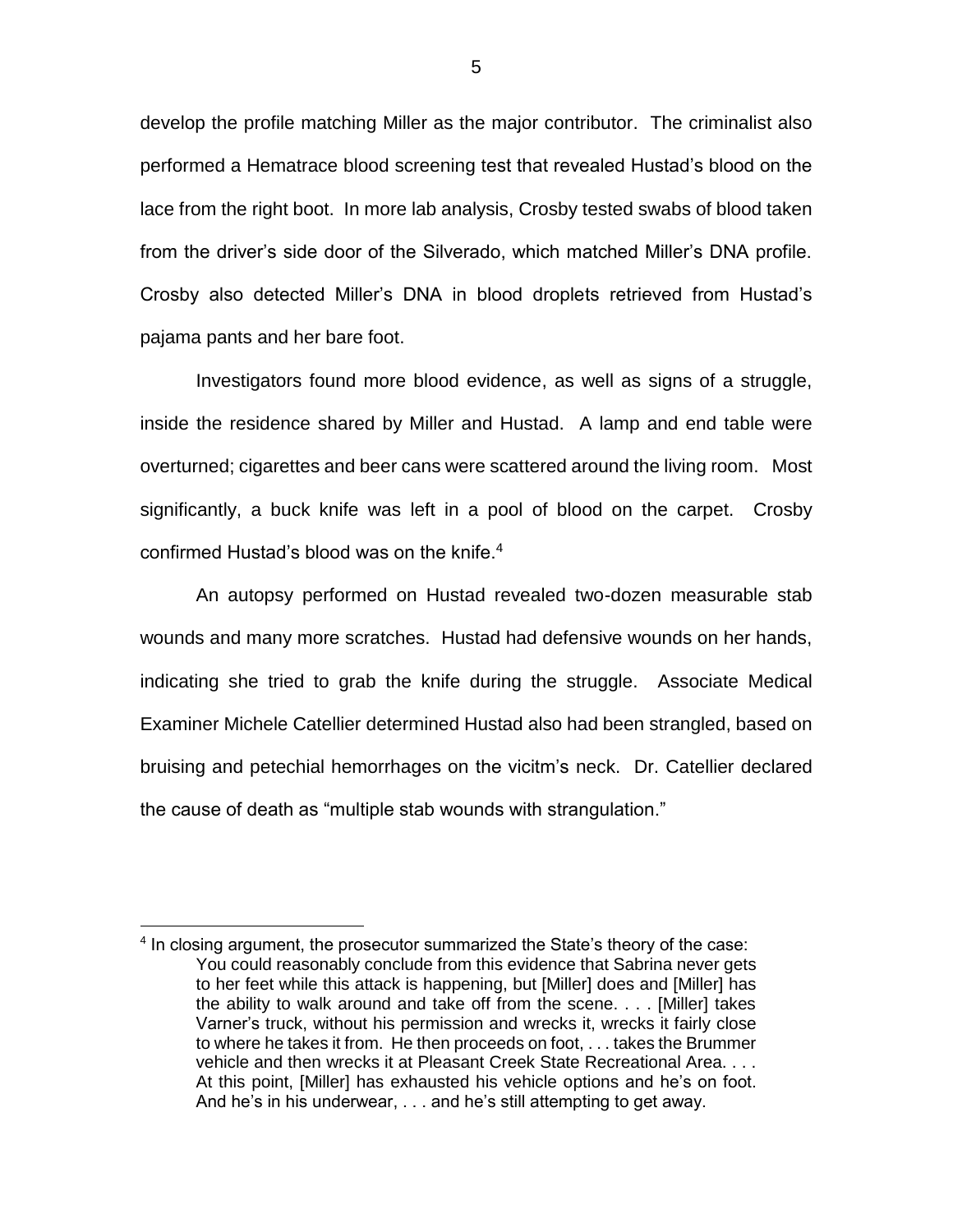The State charged Miller with murder in the first degree and two counts of theft in the second degree while being an habitual offender. His jury trial took place in September 2016. The jury returned guilty verdicts on the second-degree theft counts. But the jury acquitted the defendant of murder, instead finding him guilty of the lesser-included offense of voluntary manslaughter. The district court discussed the habitual offender allegations with Miller, and Miller stipulated to having at least two qualifying felony convictions. The court sentenced Miller to consecutive terms of fifteen years on the two enhanced theft offenses and ten years on the voluntary manslaughter count, for a total sentence not to exceed forty years. Miller appeals his convictions and sentence.

#### **II. Scope and Standards of Review**

Because of its constitutional basis, we review Miller's claim of ineffective assistance of counsel de novo. *See State v. Clay*, 824 N.W.2d 488, 494 (Iowa 2012). We review his substantial-evidence challenge for correction of legal error. *See* Iowa R. App. P. 6.907; *see also State v. Rohm*, 609 N.W.2d 504, 509 (Iowa 2000). As for his objection to the enhancement proceeding, we again review for correction of legal error; but if the argument implicates constitutional rights, we engage in a de novo review. *See Harrington*, 893 N.W.2d at 41.

#### **III. Analysis**

#### **A. Ineffective Assistance of Counsel—Homicide Count**

Miller contends he was denied effective assistance of counsel because his trial attorney did not move for judgment of acquittal on count I, the homicide offense, and did not ask for a new trial on the voluntary manslaughter verdict.

After the close of the State's case in chief, defense counsel told the court: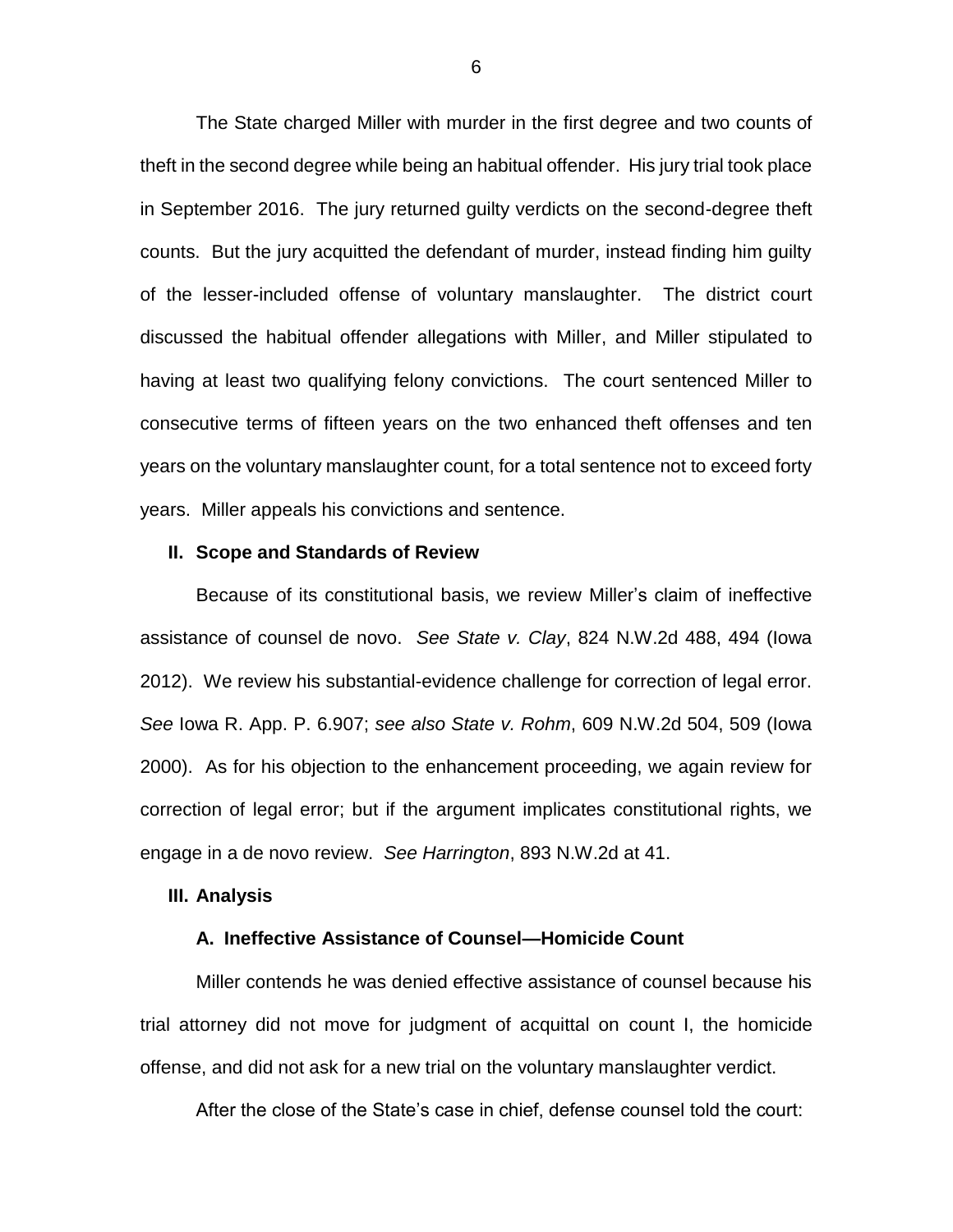Your Honor, we are aware, obviously, of the ability to file or to ask for a motion for judgment of acquittal at the close of the State's evidence. The real question is vague as to whether or not there's enough there to make that motion. As it relates to Count 1, we are not making that motion, and I have discussed it otherwise with my client and he understands that.

On appeal, Miller contends counsel was constitutionally remiss in not moving for judgment of acquittal because the State did not offer substantial evidence to prove voluntary manslaughter.<sup>5</sup> Specifically, Miller argues the State did not present evidence that Hustad's death by strangulation or stabbing "was preceded by any provocation." In addition, Miller contends counsel was remiss in limiting his motion for new trial to the theft counts, rather than also alleging the voluntarymanslaughter verdict was against the greater weight of the evidence.

The defense may move for judgment of acquittal as a means to challenge the sufficiency of the evidence before the district court submits a criminal case to the jury. *See* Iowa R. Crim. P. 2.19(8)(a); *State v. Serrato*, 787 N.W.2d 462, 465 (Iowa 2010). "A guilty verdict must be supported by substantial evidence." *Serrato*, 787 N.W.2d at 465. Substantial evidence is defined as the quantity and quality of proof from which a rational trier of fact could find the accused guilty beyond a reasonable doubt. *See id*. After the jury has returned a guilty

 $\overline{a}$ 5 Iowa Code section 707.4 provides:

A person commits voluntary manslaughter when that person causes the death of another person, under circumstances which would otherwise be murder, if he or she acts solely as the result of sudden, violent, and irresistible passion resulting from serious provocation sufficient to excite such passion in a person and there is not an interval between the provocation and the killing in which a person of ordinary reason and temperament would regain his or her control and suppress the impulse to kill. Voluntary manslaughter is an included offense under an indictment for murder in the first or second degree. Voluntary manslaughter is a class "C" felony.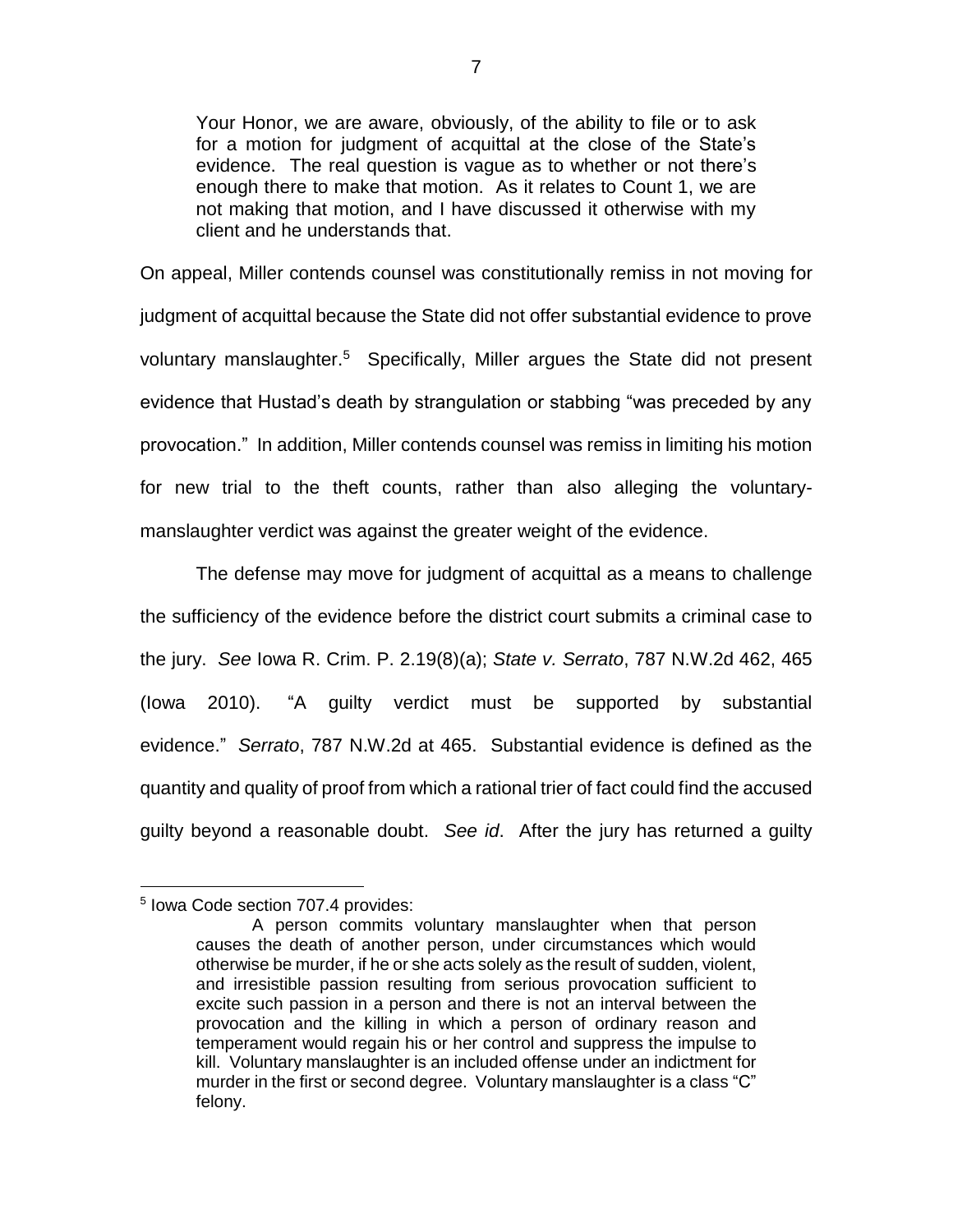verdict, the defense may move for a new trial on the ground that "the verdict is contrary to law or evidence." Iowa R. Crim. P. 2.24(2)(b)(6). "A verdict is contrary to evidence when it is against the [greater] weight of the evidence" presented at trial. *State v. Taylor*, 689 N.W.2d 116, 133–34 (Iowa 2004) (citing *State v. Ellis*, 578 N.W.2d 655, 659 (Iowa 1998)).

To prevail on his ineffective-assistance claim, Miller must show both that (1) counsel failed to perform an essential duty and (2) prejudice resulted from the omission. *See State v. Fountain*, 786 N.W.2d 260, 265–66 (Iowa 2010). The test is whether counsel's performance fell below an objective standard of reasonableness to the extent that the Sixth Amendment's guarantee was not fulfilled. *See Strickland v. Washington*, 466 U.S. 668, 688 (1984). Our scrutiny of counsel's performance is "highly deferential," and we indulge in a strong presumption counsel has acted in a professional manner. *See id.* at 689. Defendants are not entitled to perfect representation, only that which is within the range of normal competency. *State v. Artzer*, 609 N.W.2d 526, 531 (Iowa 2000). "Improvident trial strategy, miscalculated tactics, or mistakes in judgment do not necessarily amount to ineffective assistance of counsel." *Osborn v. State*, 573 N.W.2d 917, 922 (Iowa 1998). We often reserve claims of ineffective assistance for postconviction-relief proceedings, in part, so counsel may have his "day in court" as his reputation is being impugned. *See State v. Stewart*, 691 N.W.2d 747, 750 (Iowa Ct. App. 2004) (quoting *State v. Coil*, 264 N.W.2d 293, 296 (Iowa 1978)).

In this case, defense counsel did not misunderstand or overlook the opportunity to seek judgment of acquittal on the homicide offense. Rather, he consulted with his client and decided against it. Similarly, counsel targeted the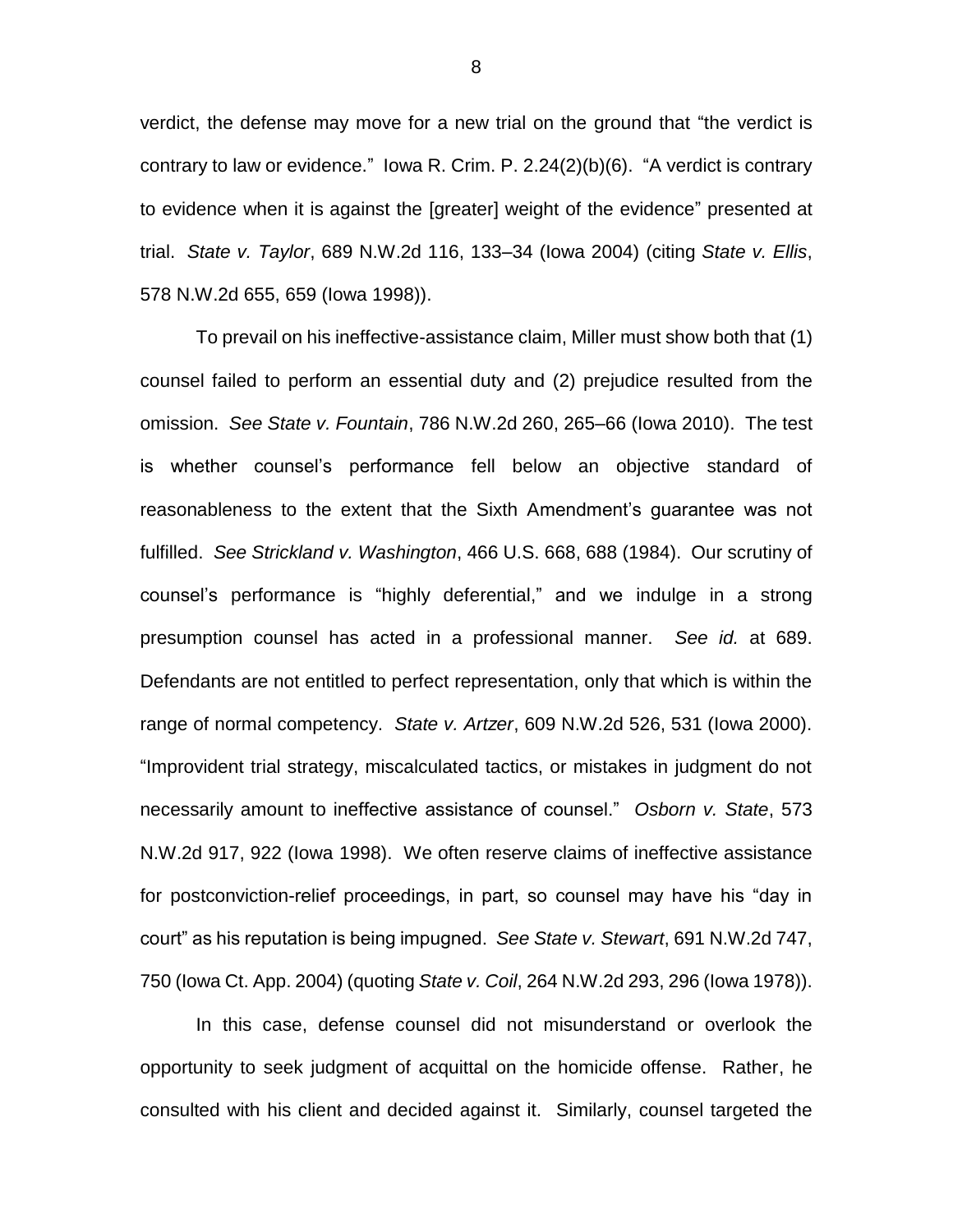theft counts in the motion for new trial and declined to attack the voluntarymanslaughter verdict.

On appeal, the State contends defense counsel should be permitted to explain his strategic choices in postconviction proceedings. We agree the record is inadequate to address these claims on direct appeal and preserve the ineffective-assistance complaints for further development should Miller seek postconviction relief.

#### **B. Substantial Evidence—Vehicle Theft**

Miller next claims the district court should have granted his motion for judgment of acquittal on the second-degree theft counts. For those offenses, the State was required to prove, beyond a reasonable doubt, the following elements: (1) Miller knowingly took possession or control of a motor vehicle; (2) at the time of the taking, the motor vehicle belonged to another person; (3) Miller took possession or control with the specific intent to permanently deprive the other person of the vehicle. Iowa Code §§ 714.1(1), 714.2(2).

As defense counsel argued in making his motion for judgment of acquittal, "the fighting issue is the intent to permanently deprive." Counsel asserted Miller's taking of the pickup trucks could be best described as an "erratic exodus from his home" and the State did not offer evidence indicating Miller "wanted to keep the vehicles for himself."<sup>6</sup> The prosecutor articulated a counterpoint: Miller's intent

 $6$  Contrary to defense counsel's assertion, the State was not required to prove Miller sought a pecuniary advantage from taking the trucks. The requisite intent is stated in terms of "the owner's deprivation rather than of the thief's gain." *See* 3 Wayne R. LaFave, *Substantive Criminal Law* § 19.5 (3d ed. 2017) [hereinafter LaFave].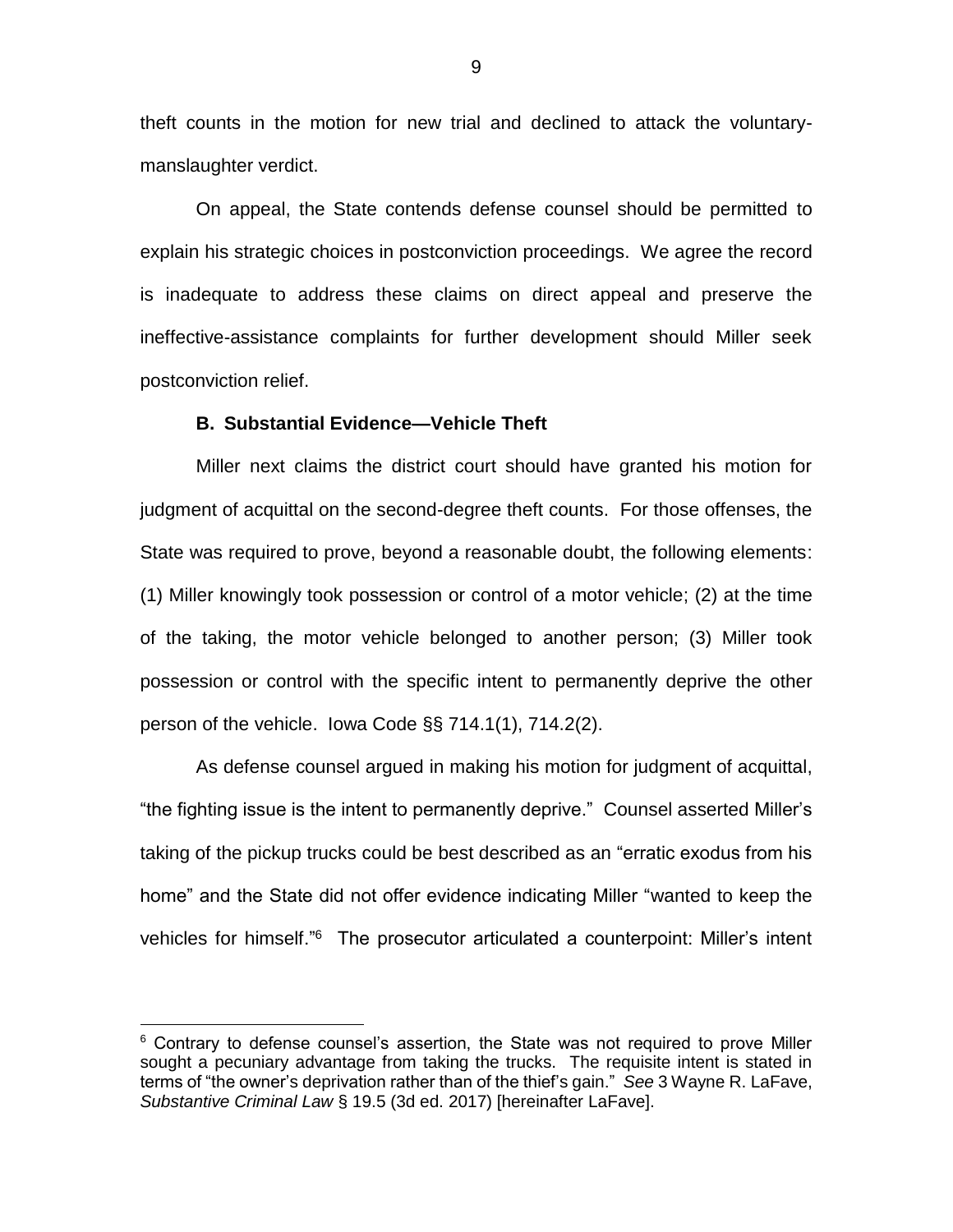"was to use those vehicles like commodities . . . he was not concerned about returning them in nice shape to the owners." Indeed, both vehicles were totaled after Miller crashed them into a construction crane and a grove of trees, respectively.

To support his substantial evidence argument on appeal, Miller relies on *State v. Schminkey*, 597 N.W.2d 785, 787 (Iowa 1999) and *State v. Morris*, 677 N.W.2d 787, 788 (Iowa 2004). In *Schimkey*, our supreme court contrasted the mens rea element for theft by taking in section  $714.1(1)$  ("the intent to deprive"?) with the definition of operating without the owner's consent in section 714.7 ("without the intent to permanently deprive the owner thereof") and held "the intent to *permanently* deprive the owner of his property" is an essential element of theft by taking. 597 N.W.2d at 789. The *Schmikey* court vacated a guilty plea for vehicle theft because the record did not support a factual basis for the defendant's intent to permanently deprive.<sup>8</sup> Schminkey had been drinking heavily, took a truck owned by a man he did not know, drove erratically, soon crashed the truck, and killed another driver before colliding with a fence. *Id*. at 787. The *Schminkey* court opined none of those facts indicated the defendant "intended to do anything more

 $7$  The definition of theft in Iowa Code section 714.1 is based on the Model Penal Code. *State v. Donaldson*, 663 N.W.2d 882, 885 (Iowa 2003). The Model Penal Code defines "deprive" in two ways: "(a) to withhold property of another permanently or for so extended a period as to appropriate a major portion of its economic value, . . . ; or (b) to dispose of the property so as to make it unlikely that the owner will recover it." Model Penal Code § 223.0(1) (Am. Law Inst. 1962).

<sup>&</sup>lt;sup>8</sup> lowa is among "a large number of states [that] have singled out the motor vehicle for special treatment, making it a crime (generally called 'joyriding,' a crime somewhat less serious than larceny) to take such a vehicle with intent to use it and return it." *See* LaFave, at § 19.5(b).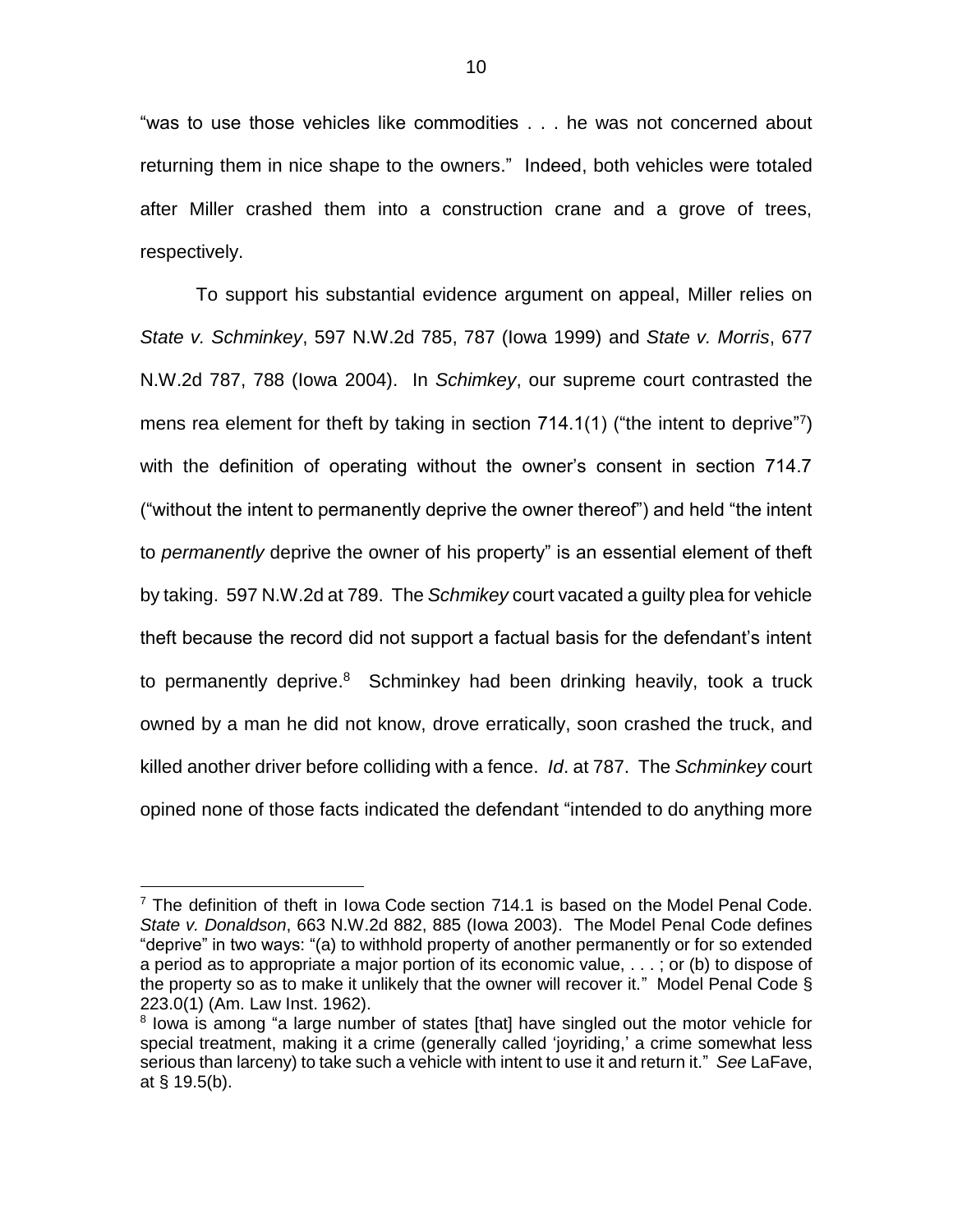than temporarily use the vehicle to go home or to another bar." *Id.* at 791. "Because Schminkey wrecked the pickup before he could dispose of it, we do not have the typical inferences that can be drawn from a defendant's actions subsequent to the taking." *Id*. The court held Schminkey's admitted taking was insufficient, standing alone, to support an inference that he intended to permanently deprive the owner of the truck. *Id*. at 791–92 (emphasizing plea record contained "no admissions by the defendant or statements from other witnesses that would indicate Schminkey's purpose in taking the vehicle").

The supreme court reaffirmed *Schminkey* in *Morris*. Morris took a truck that had been warming up in front of the owner's house. 677 N.W.2d at 787. Within half an hour of the owner reporting the truck missing, police stopped Morris behind the wheel about five miles away; he fled on foot. *Id.* at 788. The State argued Morris's evasive action signaled his intent to permanently deprive. *Id.* The supreme court disagreed, reasoning: "Abandoning the vehicle and fleeing upon observing the presence of police was an act that would ordinarily assure that the truck would be returned to its owner." *Id*. The *Morris* court further explained:

Although apprehension of the suspect within a short time of the taking of the vehicle does not defeat the possibility that there was an intent to permanently deprive the owner of the property at the time of the taking, it is a circumstance that severely limits the circumstantial evidence from which that intent can be inferred.

*Id.*

Our task is to decide if substantial evidence buoys the jury's verdicts finding Miller guilty of two counts of second-degree theft. We consider all the evidence, not just that supporting the verdicts, and view such evidence in the light most favorable to the State. *State v. Ortiz*, 905 N.W.2d 174, 180 (Iowa 2017). As framed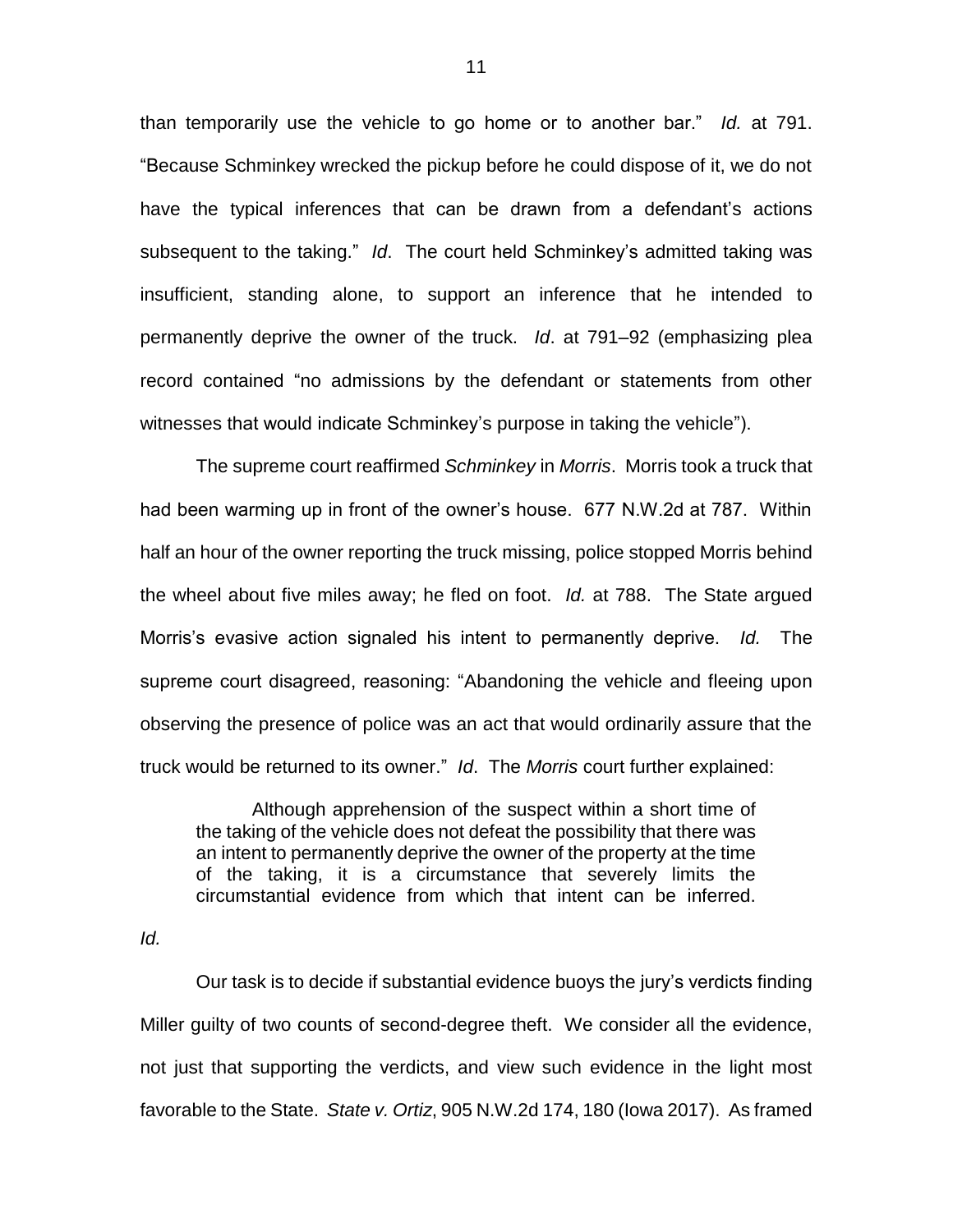in *State v. Clay*, 824 N.W.2d 488, 500 (Iowa 2012), the question is whether the State offered sufficient proof from which a reasonable jury could conclude Miller "took the [trucks] for more than a joyride."

Proof that Miller acted with the specific purpose of permanently depriving Varner and Brummer of their trucks requires us to decipher what Miller was thinking at the time of the takings. *See Schminkey*, 597 N.W.2d at 789. What someone is thinking can seldom be established with direct evidence. *State v. Fratzke*, 446 N.W.2d 781, 783 (Iowa 1989). "Therefore, the facts and circumstances surrounding the act, as well as any reasonable inferences to be drawn from those facts and circumstances, may be relied upon to ascertain the defendant's intent." *Schminkey*, 597 N.W.2d at 789. Accordingly, we examine the record for facts and circumstances that would support an inference Miller intended to permanently deprive Varner and Brummer of their trucks.

Several circumstances separate Miller's case from *Schminkey* and *Morris*. First, the jury could have inferred Miller's purpose at the time he took Varner's truck was to place distance between himself and his blood-soaked trailer where he had stabbed his girlfriend twenty-four times. The evidence showed Miller decided against taking his own pickup truck or his work van, both of which remained parked outside his trailer. The jury could have deduced that Miller wanted to take someone else's vehicle to avoid detection.

Second, unlike Schminkey and Morris who did not encounter the owners of the vehicles they operated, Miller took Varner's vehicle in the owner's physical presence and against his obvious wishes. When Varner was running down his driveway to stop the theft, Miller did not tell Varner, "Don't worry. I'll bring your truck

12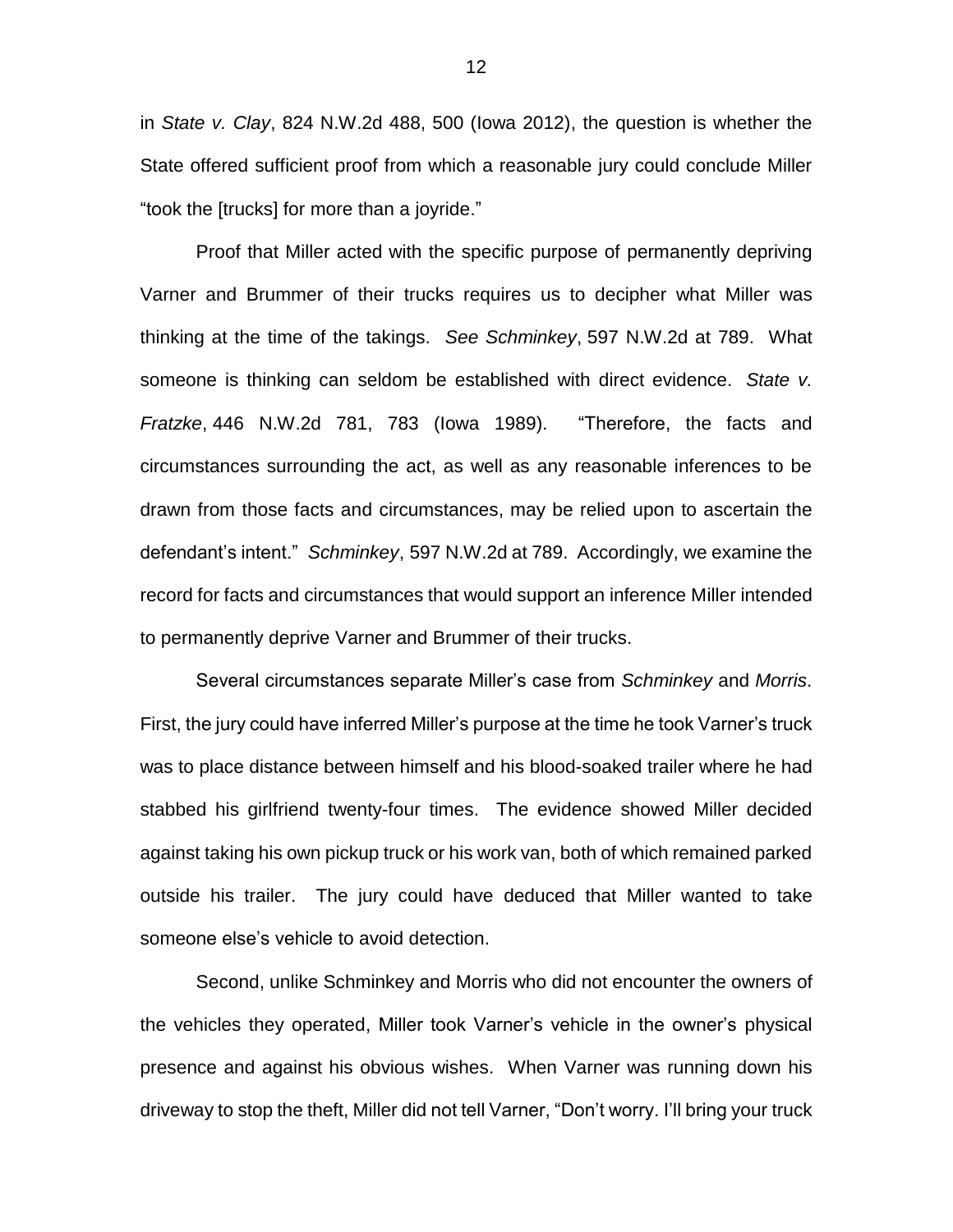right back." Rather he gave Varner the odd excuse that Miller's father told him to take Varner's truck. The jury could have inferred from this exchange that Miller had no intent to return the truck.

Third, after Miller wrecked Varner's truck, he fled on foot and seized a second getaway vehicle. Miller drove Brummer's truck off the road into a thicket of trees at a remote recreation area. The sequential nature of Miller's thefts and acts of vandalism distinguishes this case from *Schminkey* and *Morris*. The jury could infer Miller had no bona fide intent to return the trucks to their owners—but rather expected to use them in whatever manner possible to avoid apprehension for killing his girlfriend.

Fourth, while being detained along Lewis Bottoms Road, Miller was confronted by a state trooper, "we have a pretty good idea you stole and wrecked two vehicles." Miller cursed a denial and insisted he had not been driving. The jury could have found Miller's failure to reveal the location of the trucks was inconsistent with a true intent that they be restored to their owners.

Miller argues the evidence did not show his intent to permanently deprive because he "took the vehicles in an attempt to remove himself from the area." But taking someone else's truck as a getaway vehicle is not the equivalent of a joyride—where the only plan is to take a quick excursion and then return the vehicle. Even assuming Miller actually intended to use Varner's truck and then Brummer's truck "'only temporarily' (as he would need [them] to achieve a successful flight from the authorities)" we are not convinced his theory negates, as a matter of law, his specific intent to permanently deprive the owners of their property. *See State v. Gordon*, 321 A.2d 352, 357 (Me. 1974) (explaining lack of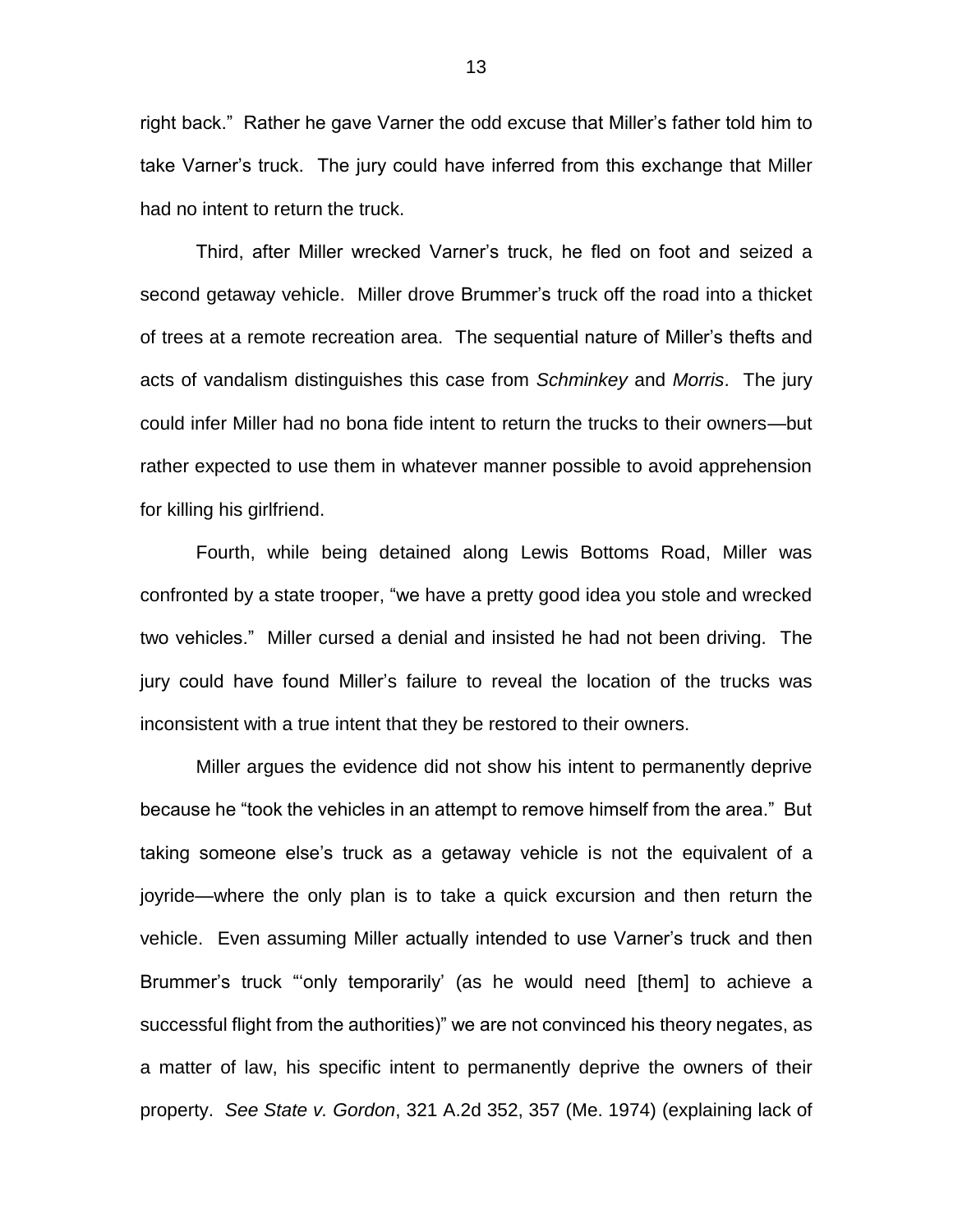contradiction between a thief's temporary use of stolen property and the owner's permanent deprivation).

A leading commentator has described actions like those taken by Miller as evincing the intent to permanently deprive; "if one takes another's property intending to use it recklessly and then abandon it, the obstacles to its safe return to the owner are such that the taker possesses the required intent to steal." *See* LaFave, at § 19.5(b) (citing *State v. Davis*, 38 N.J.L. 176 (N.J. 1875); *Regina v. Holloway*, 169 Eng. Rep. 285 (1848) ("intent to use another's goods 'in a reckless, wanton, or injurious manner, and then to leave it to mere chance whether the owner ever recovered them or no, and if he recovered them at all would probably recover them in a damaged or altered condition' is an intent to deprive the owner wholly of his property, which describes the mental state required for larceny")).

*Schminkey* draws a distinction between accidental and intentional damage to property taken without permission. 597 N.W.2d at 791–92 (summarizing *Slay v. State*, 241 So. 2d 362, 364 (Miss. 1970) as "holding evidence insufficient to prove intent to permanently deprive where eighteen-year-old driver did not purposefully wreck car taken from used car lot" and summarizing *State v. Winkelmann*, 761 S.W.2d 702, 708 (Mo. Ct. App. 1988) as "finding sufficient evidence of an intent to permanently deprive where defendant intentionally drove car into a brick wall, inflicting severe damage"). But in Miller's case, the jurors could have accepted either inference. The jurors could have believed Miller—high on drugs—accidentally totaled both trucks before he had a chance to restore them to their rightful owners. But the jurors instead, as they were entitled to do, adopted the State's theory that Miller had no intent to return the trucks in operable condition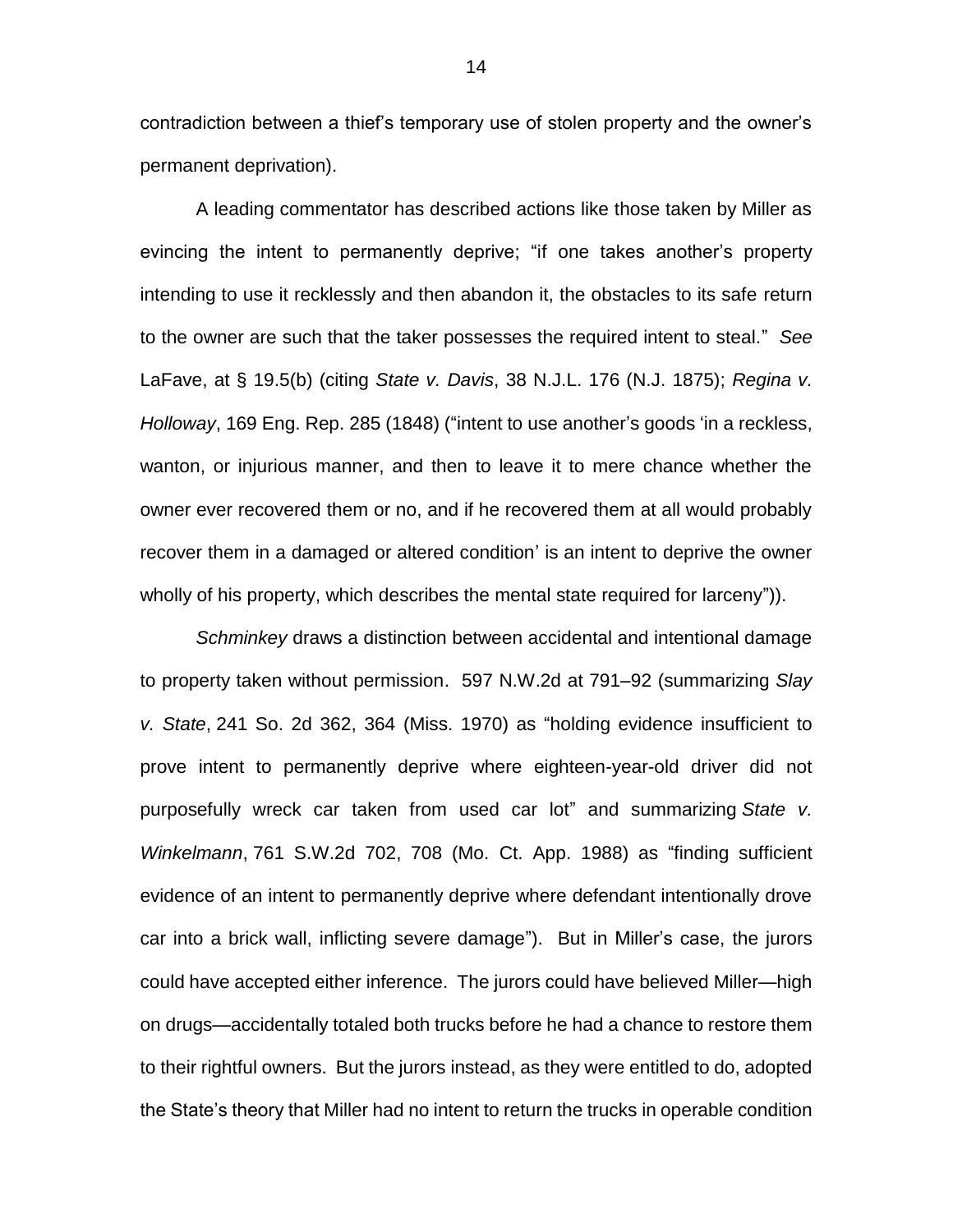and either recklessly or deliberately damaged them to throw the authorities off his trail. *See Gordon*, 321 A.2d at 358–59 (deciding jury was warranted in concluding defendant had intent to permanently deprive as he was "indifferent" to whether the owner would ever see his car again and would "abandon it in whatever manner might happen to meet the circumstantial exigencies of defendant's predicament without . . . any thought that the relinquishment of the possession was to be in a manner having some affirmative tendency to help in the owner's recovery of his property").

In this case, Miller disposed of the pickup trucks in a manner that made it unlikely their owners would recover them with any remaining economic value. The district court appropriately let the question of Miller's intent to permanently deprive be decided by the jury. We will not disturb the guilty verdicts on the two counts of second-degree theft.

#### **C. District Court Colloquy—Habitual Offender Enhancement**

Miller submits the district court erred in accepting his stipulation to prior felony offenses for purposes of the habitual offender enhancement without complying with Iowa Rule of Criminal Procedure 2.19(9). Our supreme court recently spelled out the necessary elements of the habitual offender colloquy. *Harrington*, 893 N.W.2d at 45 (requiring district courts to ensure admission to prior offenses is voluntary and intelligent, and defendant understands ramifications of habitual-offender adjudication); *see also State v. Kukowski*, 704 N.W.2d 687, 691– 94 (Iowa 2005).

Persons convicted of class "C" or "D" felonies are subject to sentencing enhancements if they have been twice before been convicted of any felony. Iowa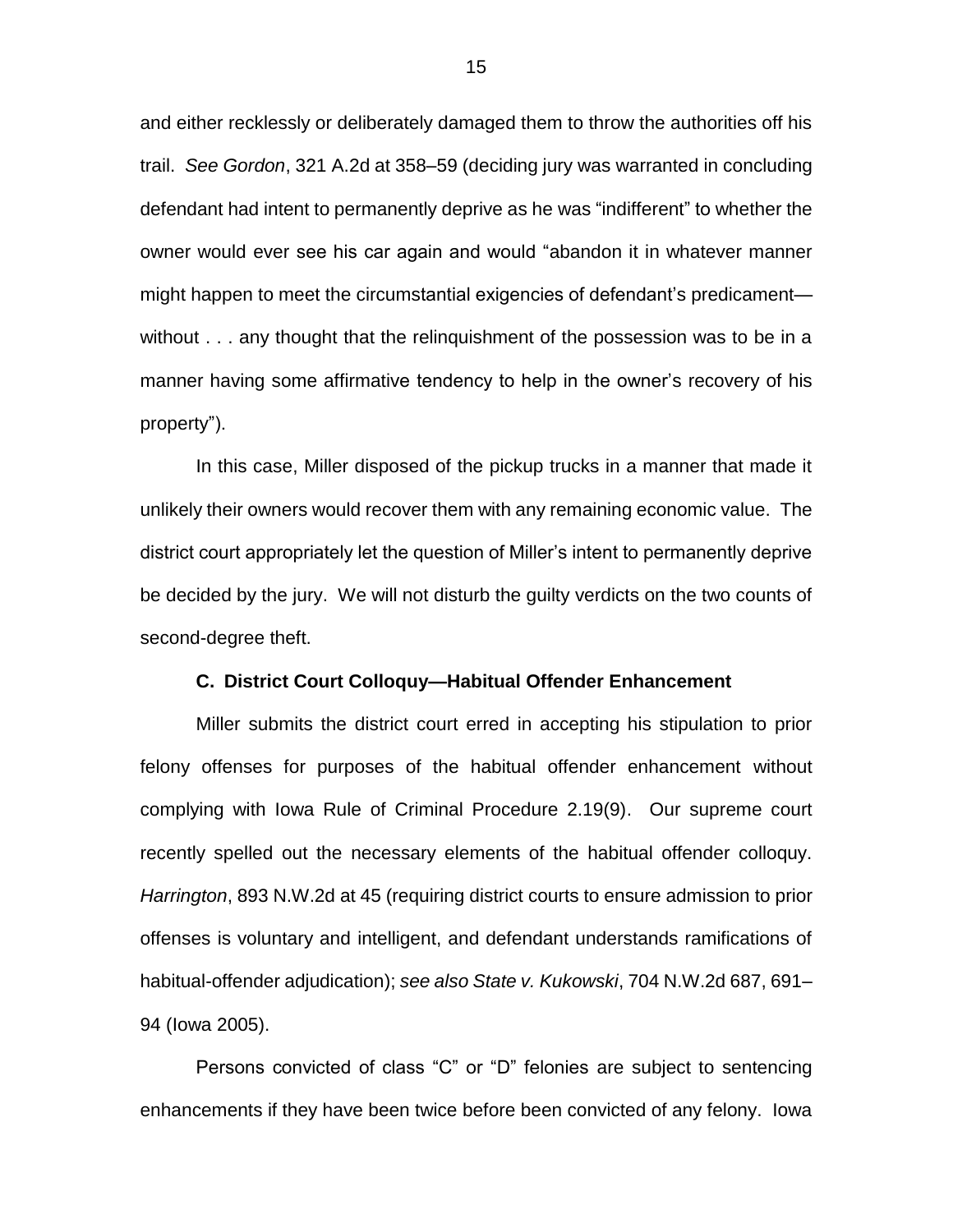Code § 902.8. The habitual-offender sentence is an indeterminate fifteen years with a minimum term of three years before parole eligibility. *Id.* § 902.8, 902.9(1)(c). After being convicted, an offender has the chance in open court to affirm or deny he or she is the same person who was previously convicted. Iowa R. Crim. P. 2.19(9). If an offender denies being the person previously convicted, he or she is entitled to a jury trial on the identity issue. *Id.* If the offender admits to being the person previously convicted, the habitual-offender sentencing proceeds. *See id.*

Under *Harrington*, the district court must engage the offender in a colloquy before accepting his or her admission to being the person who committed the previous felonies. 893 N.W.2d at 45. The district court must inform the offender of five things: (1) the nature of the habitual-offender charge, including the fact that the prior felony convictions are only valid enhancers if the offender was represented by counsel or knowing and voluntarily waived counsel before being convicted of the previous felonies; (2) the maximum possible punishment, including the mandatory minimum punishment; (3) the trial rights listed in Iowa Rule of Criminal Procedure  $2.8(2)(b)(4)$  the offender is waiving; (4) that no trial will take place if the offender admits the prior convictions; and (5) that challenges to an admission based on defects in the habitual-offender proceedings must be raised in a motion in arrest of judgment. *Id.* at 45–46.

In Miller's case, after the jury returned its verdicts, the parties conferred with the district court about the habitual-offender enhancements. The court asked if the defense was "prepared to address the habitual offender nature" of the two theft convictions. Defense counsel said Miller would not be seeking a jury trial on the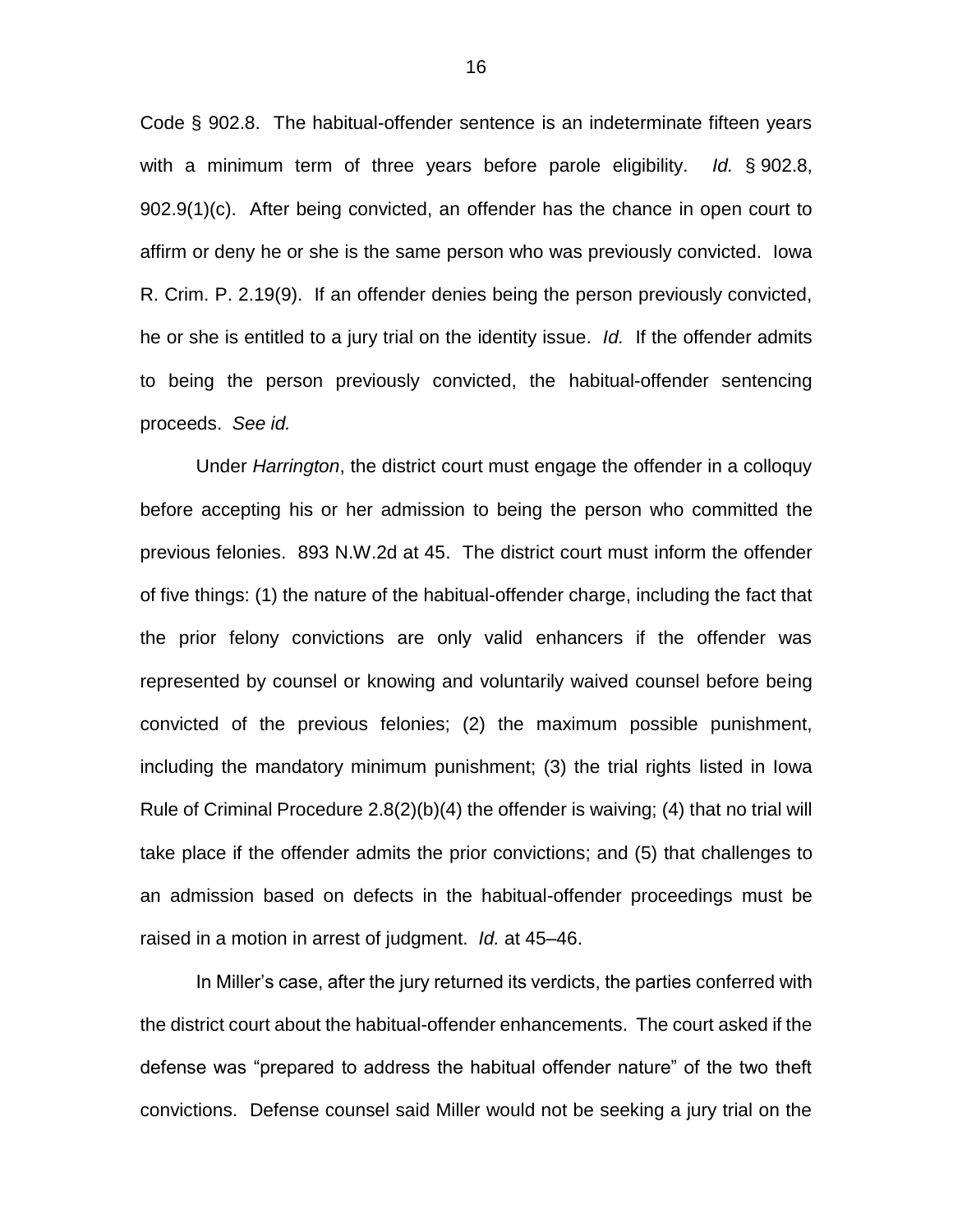qualifying offenses. Counsel further asserted Miller would "concede he has two prior felonies, so all the elements, the State will have to prove nothing." The court then addressed Miller personally, advising him of the habitual-offender penalties and that he could ask for a jury to hear the facts of his previous felony convictions. Miller said he was not disputing his felony record. The court ensured Miller understood he could "put [the State] through those paces" if he chose to require documentation of the prior felony convictions.

The district court did not inform Miller that for the prior convictions to qualify under rule 2.19(9) they must have been entered with the assistance of counsel or followed a valid waiver of counsel. The court also did not fully inform Miller of the trial rights he was giving up by stipulating. *See* Iowa R. Crim. P. 2.8(2)(b)(4)–(5). The record of the stipulation also did not establish a factual basis for the habitualoffender adjudication. *See Harrington*, 893 N.W.2d at 45–46. Accordingly, the court's colloquy with Miller did not substantially comply with the *Harrington* mandates.

The State agrees the colloquy was deficient but contests error preservation and the retroactive application of *Harrington*. The State also argues Miller cannot show he was prejudiced by the faulty habitual-offender colloquy because the minutes of evidence set forth the details of his prior felony convictions and Miller has not challenged his identity as the person previously convicted or that the convictions were obtained in violation of his right to counsel.

*Harrington* held offenders in a habitual offender proceeding "must preserve error in any deficiencies in the proceeding by filing a motion in arrest of judgment." 893 N.W.2d at 43. But the court decided the error-preservation rule would apply